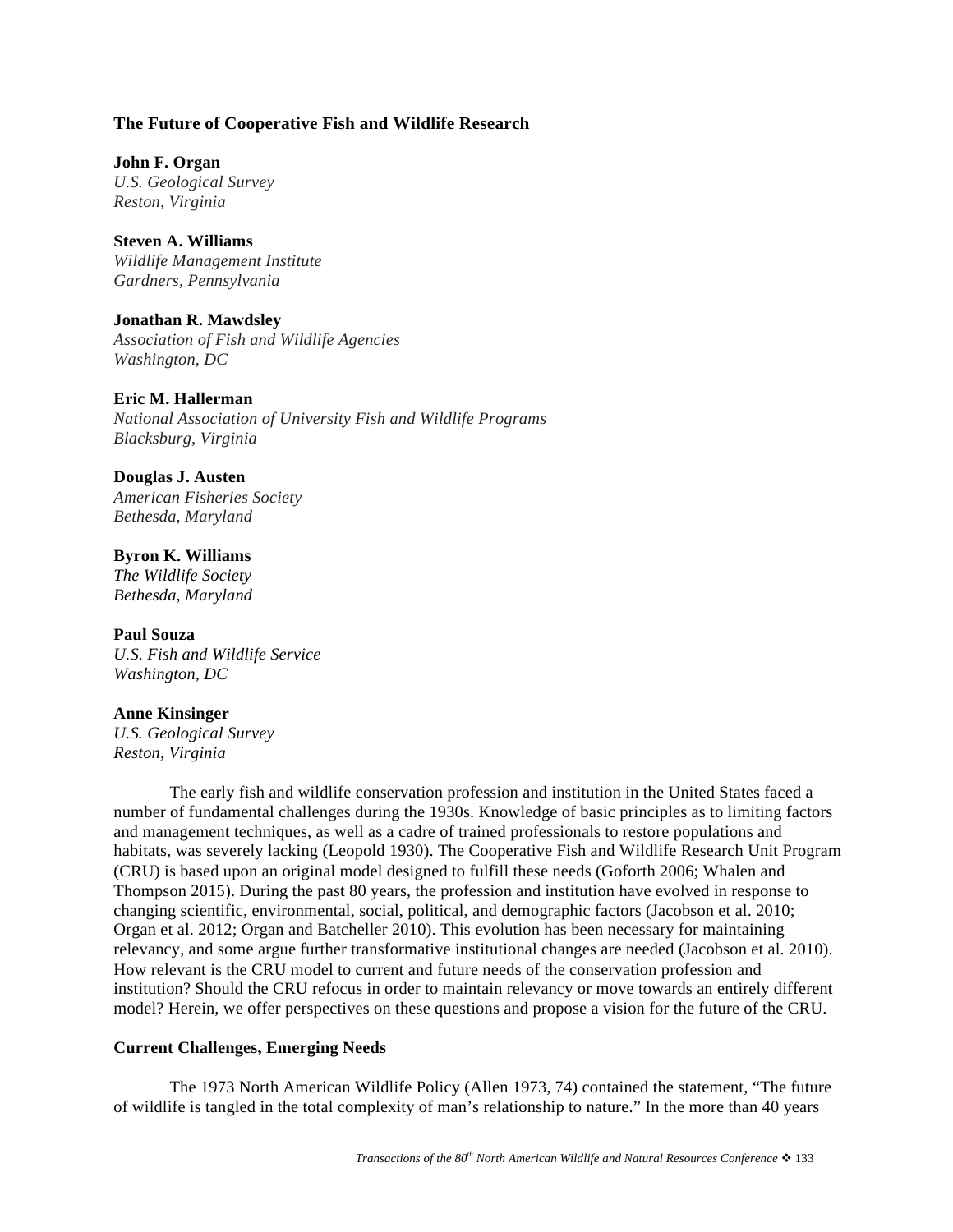since this statement was written, that complexity has been magnified. Human population growth and high per capita rates of resource consumption, combined with economic globalization, have expanded the fish and wildlife conservation paradigm from restoration of populations and habitats to sustaining the functionality of landscapes and the ecosystems they contain (Worldwatch Institute 2014). Stressors operating at the landscape level include domestic energy production demands, water allocation issues, human-wildlife conflicts, land uses (e.g., grazing, crop production, human infrastructure development), international wildlife trade, invasive species, fish and wildlife diseases and zoonotics, and climate change. The role of science in informing public policy—a pillar of North American conservation (Organ et al. 2012)—has been perceived to have diminished greatly (Mahoney et al. 2008). The need to integrate human dimensions inquiry into ecological science, with comparable rigor, is essential for communicating science to policy makers and stakeholders (Organ et al. 2014). Purposeful application of decision-making tools to achieve more durable, transparent policy outcomes is needed as stakeholder demands become more contested (Riley et al. 2003; Williams et al. 2009). New and emerging scientific tools in areas such as conservation genomics and geospatial data analysis offer considerable potential for wildlife managers, but these new tools require specialized training and thoughtful integration into existing management and decision-making frameworks.

 The significance of these issues is reflected in published and unpublished internal science planning and prioritization documents of the Association of Fish & Wildlife Agencies (AFWA), the U.S. Fish & Wildlife Service (USFWS), and the U.S. Geological Survey (USGS), representing three of the CRU's principal cooperators (Williams et al. 2013). Themes include the following:

- Landscape conservation science, planning and design (USFWS, USGS)
- Climate adaptation (AFWA, USFWS, USGS)
- Socioeconomic and cultural values (AFWA, USFWS)
- Science communication and delivery (USFWS, USGS)
- Monitoring (USFWS)
- Energy production and wildlife management (AFWA, USFWS, USGS)
- Emerging diseases/biosecurity (AFWA, USFWS, USGS)
- Ecosystem services (AFWA, USFWS, USGS)
- Advanced technologies (USGS)
- Ecological flows (USGS)
- Invasive species (AFWA, USFWS, USGS)

The American Fisheries Society (AFS) and The Wildlife Society, professional scientific societies that underpin institutional standards for science, education, and ethics, are concerned over the frequent lack of integration between science and management. This lack of integration is manifested in different ways, including gaps between the direction of science education and applied management expectations, which is a product of ineffective bi-directional dialogue between scientists and managers, as well as factors related to priorities at universities and priorities within agencies (Jacobson et al. 2010; McMullin et al. 2009).

Throughout the fish and wildlife conservation institution in the United States there is concern over the future workforce: Will there be appropriate training to meet emerging conservation challenges, and will the workforce reflect the diversity of the American public? Currently, 37.4 percent of Americans are nonwhite, Hispanic, or Latino according to U.S. Census data, but such Americans account for only 11.7 percent of hires during the last three years in government natural resources agencies (Taylor 2014). Recruitment and development of a highly skilled, diverse workforce is needed immediately as baby boomer retirements escalate (Hallerman et al. 2014).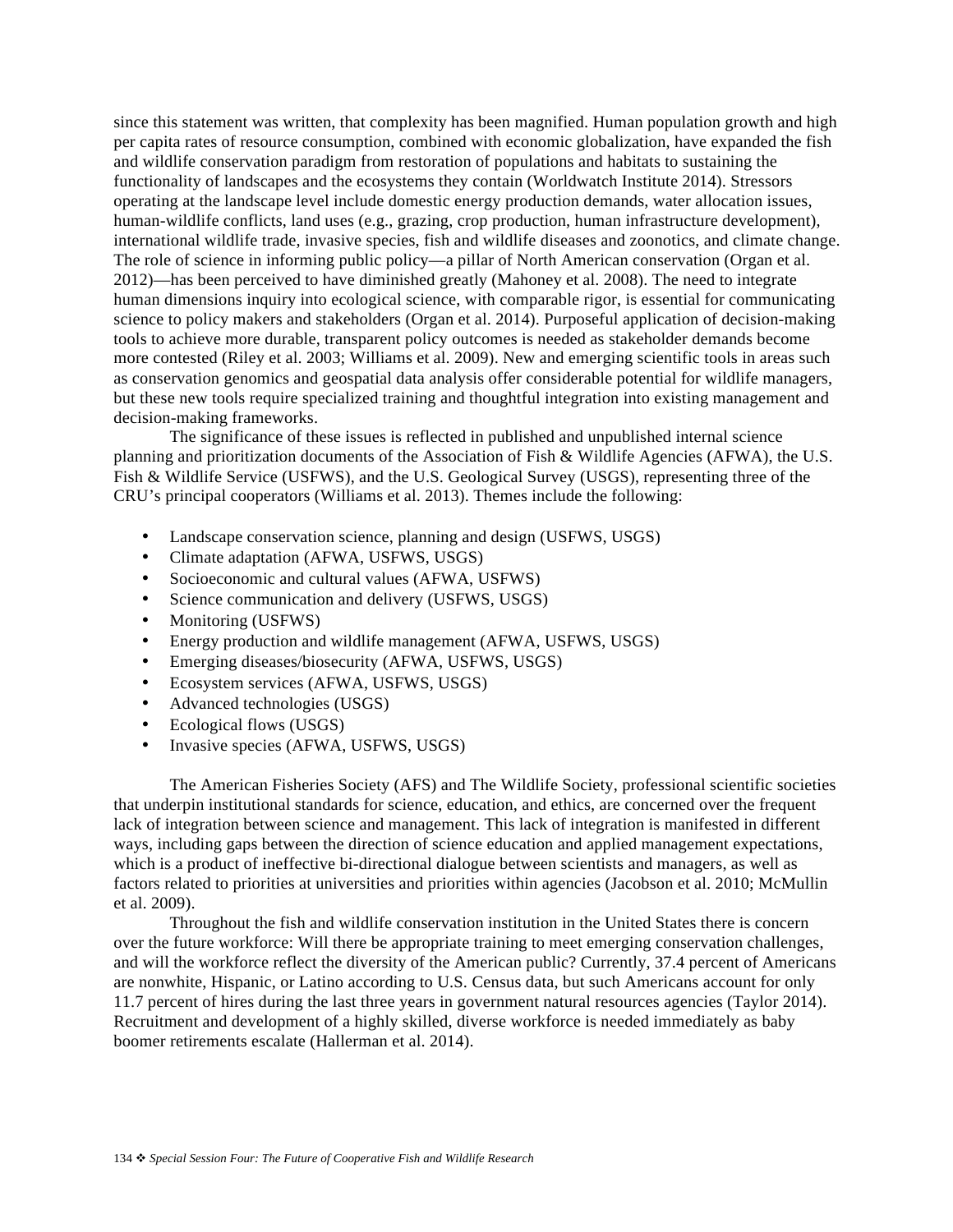#### **Role of the CRU**

 Goforth (2006) and Whalen and Thompson (2015) provide concise historical and structural information on the CRU. They outline the strengths of the program via the collaborative framework, the applications of science to management, the development of natural resource leaders, and the role in bridging the science needs of state and federal agencies and NGOs with expanded university resources. By means of the CRU, a framework has been in place for decades to facilitate cooperation in tackling conservation challenges. This framework has shown itself to be robust to new developments in science as well as to new and emerging needs of natural resource managers. The role of the CRU in addressing contemporary and future needs has come into question though, and these concerns warrant attention.

#### *Questions About The CRU*

 Despite the CRU's long-standing record of success (e.g., Goforth 2006, Whalen and Thompson 2015), concerns have been raised by some in the conservation community about the efficacy of the CRU model in addressing the challenges of the future. For example, these themes have occurred in recent years; counterpoints to those themes follow:

- *Is the CRU just a state-based program that cannot escape state boundaries and address larger issues at the landscape scale (i.e., a geography with boundaries defined by ecosystems as opposed to political or institutional units*)*?* Haukos et al. (2015) provide explicit evidence to the contrary with the multistate landscape scale research on the lesser prairie chicken (*Tympanuchus pallidicinctus*). Other examples include the eight-state Western Elk Research Collaborative and a multi-CRU effort in the eastern United States to facilitate scenario planning for climate change adaptation. The multistate, multi-agency effort is part of a broader transborder initiative that the CRU has invested in heavily. The CRUs as the focal point of a state, federal, university, nongovernmental organization (NGO) cooperative are quite capable and adept at working across borders and addressing landscape-scale science (Haukos et al. 2015).
- *Does the CRU have thematic limitations, and can it address the deeper, more fundamental scientific and theoretical, ecological, and methodological issues? Does it produce small-bore science that misses the big and important issues bedeviling us all?* Schreck et al. (2015) provide explicit examples of how one CRU's breadth and depth of expertise has been applied to develop methodological tools that have advanced science and how theoretical inquiry into vexing conservation issues such as endangered salmon stocks and old-growth forest have yielded science breakthroughs. The CRU has worked across large landscapes and hemispheres from the Arctic to southern California and across Russia, Asia, and Canada investigating relationships between air quality, water quality, and fisheries. This work ranged in extent from microscopic to macroscopic, from conservation genomics and under the skin physiology to population modeling (Schreck et al. 2015).
- *Is the CRU basically a federally subsidized technical assistance to the states?* The CRU is a cooperative, and each cooperator (e.g., states, NGOs) contributes to the benefit of all cooperators and stakeholders. The examples provided by Haukos et al. (2015) and Schreck et al. (2015) illustrate the benefits in species conservation, technical guidance, and workforce development derived by the federal government and other natural resource conservation entities in addition to the states from the CRU-directed conservation outcomes.
- *Does the CRU produce students at land grant universities who are not the big-picture thinkers we need to address the challenges of tomorrow, but who are instead trained to deal with the natural resource issues of the past?* The CRU produces students uniquely prepared to address the challenges of tomorrow by virtue of their association with and mentoring by scientists and practitioners alike. The CRU is training its students in advanced technology and preparing them to be future leaders through a variety of opportunities in current research and development areas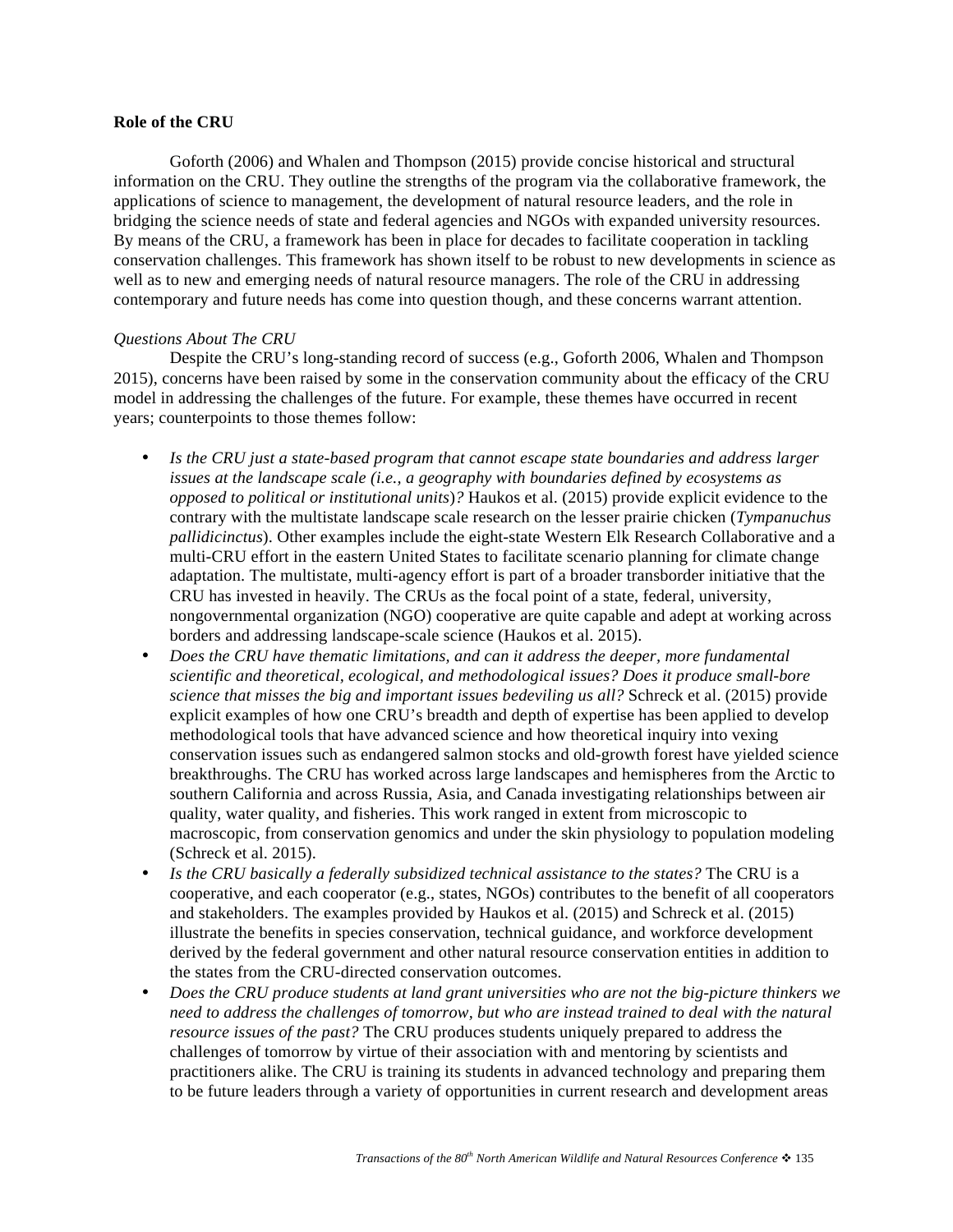including studies in Adaptive Management and Structured Decision Making and training in recently evolving disciplines ranging from molecular biology to global climate change analysis (Whalen and Thompson 2015). Distance learning opportunities through the use of new web-based technologies are provided to the CRU students and afford them the ability to benefit even further from the greater CRU network.

- *Has the CRU become a program that is increasingly out of touch with mainstream ecological science as emphasized in universities in the U.S*.*?* To the contrary, being embedded in major universities in 38 states allows the CRU scientists to be in the vanguard of mainstream ecological science. In particular, the CRU scientists have been in the forefront of adopting new scientific advancements including conservation genomics and landscape-scale geospatial data analysis, which are revolutionizing all aspects of ecological science. In recent years, the proportion of postdoctoral associates enrolled by the CRU has increased and these associates are on the cuttingedge of mainstream ecological science.
- *Has the gap between natural resource issues and the curricular focus of universities that is growing ever larger degraded the capacity and relevance of the CRU at an increasing rate?* The CRU plays an essential role in maintaining connection between the management community and universities. Students and faculty have greater awareness of natural resource issues by virtue of the CRU scientists embedded into faculty. The technical assistance role of the CRU scientists serves to keep natural resource managers abreast of university science advances (Whalen and Thompson 2015). Relevance of natural resource issues in university curricula is vastly expanded by the CRU relative to most typical faculty because of focus on actionable agency-sponsored science. Many, if not most, Unit projects have coprincipal investigators from state and federal agencies who interact with students, often on a daily basis.
- *Is the CRU model, as a jointly funded enterprise where the federal government is responsible for staffing, old, inflexible, and no longer relevant to today's world?* The CRU staffing model, although developed 80 years ago, comports squarely with the current desires of Congress as expressed in appropriations language, where cost-sharing between federal agencies, states, and the private sector is preferred (e.g., 114 STAT. 2762A–118 PUBLIC LAW 106, 2000) (Goforth 2006; Whalen and Thompson 2015). Federal dollars invested in scientist salaries are leveraged to generate funding well in excess of that investment.

# **A Vision for the Present and Future of the CRU**

 The CRU has evolved considerably over the course of its history and trained scores of practitioners and scientists currently active in federal and state agencies, NGOs, and universities (Whalen and Thompson 2015). To ensure the CRU continues to provide the science that supports natural resource decision-making and develops the next generations of natural resource leaders, a number of initiatives are proposed.

#### *Networks of Expertise*

 Whalen and Thompson (2015) described the geographic diversity of the CRU, with Units at 40 university campuses in 38 states, all with direct access to the faculty and resources of those institutions. Schreck et al. (2015) illustrated the applied science breadth that an individual Unit can encompass to meet a diverse array of cooperator science needs. Haukos et al. (2015) demonstrated how several individual Units can collaborate and be the catalyst that engages multiple partners, including USGS Science Centers, Landscape Conservation Cooperatives, state fish and wildlife agencies, U.S. Department of Agriculture, USFWS field stations, universities, and NGOs in addressing large-landscape, complex natural resource science needs.

The CRU will identify thematic networks of expertise that can be mustered to address technical science problems ranging from development of advanced technologies to collaboration on studies that will benefit from the experimental power of having multiple study sites formed around a common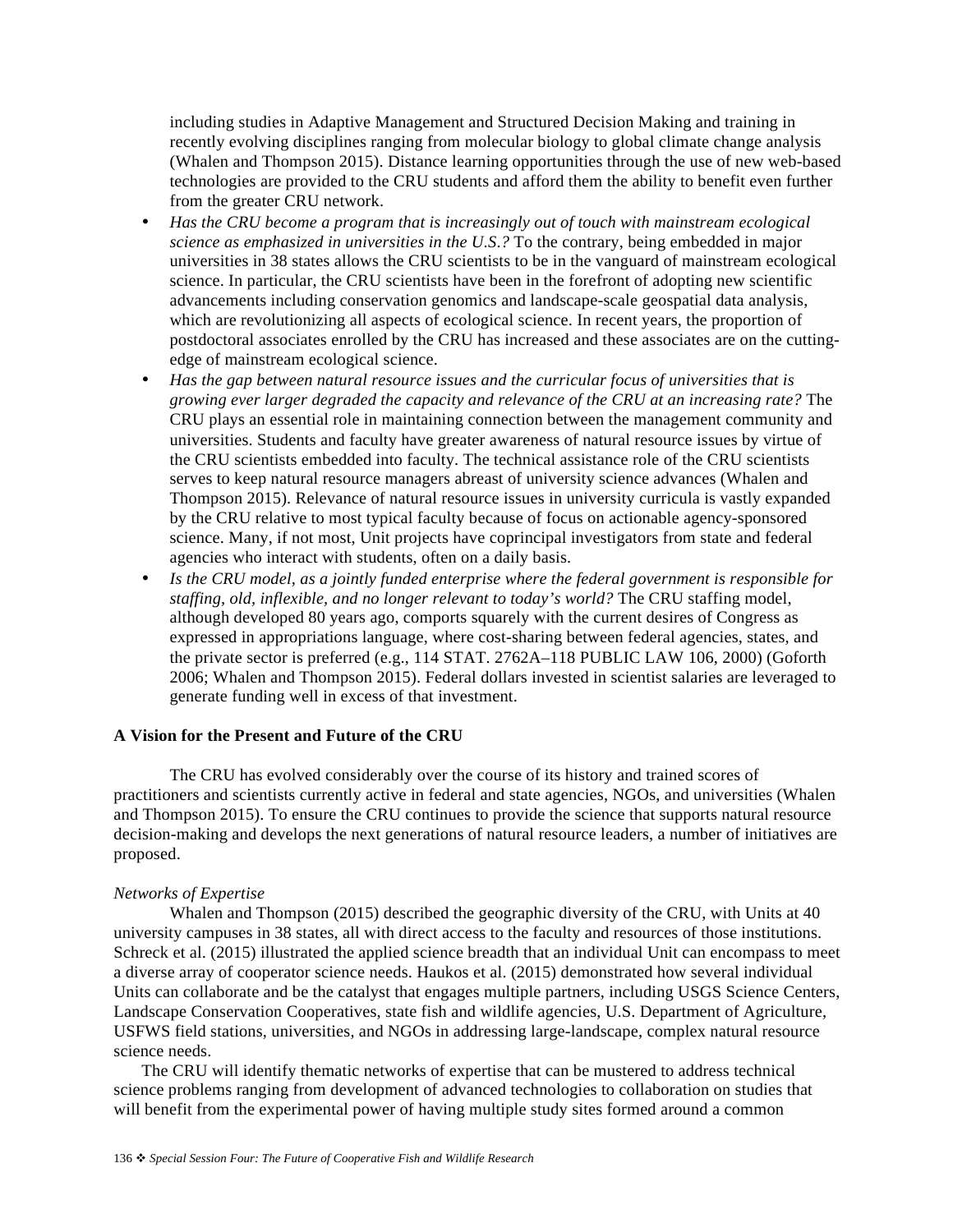experimental design. The nucleus of these networks of expertise will be the CRU scientists who share expertise in particular technical disciplines. Such thematic networks of expertise could mirror the science themes listed above, as well as incorporating disciplinary areas such as:

- Population demography and modeling
- Conservation genetics and genomics
- Human dimensions
- Fish and wildlife health (including conservation medicine)
- Landscape ecology
- Climate science
- Invasive species
- Spatial ecology
- Quantitative science
- Restoration ecology
- Urban fish and wildlife ecology
- Ecosystem services
- Habitat and population monitoring
- Toxicology

The CRU will enable these networks of expertise with enhanced communication tools, funding support, and collaboration with professional scientific societies. These networks will be catalogued and distributed to cooperators and utilized in transboundary research development and implementation. The incentive for cooperators will be a greater return on their investment in a single CRU by virtue of access to a larger network. Cooperator engagement with any given network will be fundamental to ensuring the collaboration has an applied focus and can enhance outcomes by virtue of management feedback within an adaptive management framework.

#### *Landscape Science*

 The CRU is in a unique position to facilitate scientific inquiry at landscape scales because the onthe-ground science they conduct at the behest of cooperators generates interest from beyond the traditional cooperator network. The CRU is not established to advocate for any particular science agenda; it serves to facilitate the needs of others and provide science solutions to their challenges—a neutral, trusted partner. The CRU will be better able to fulfill this role with technical and administrative improvements (see Conclusions) that will provide for a nimble complementary role with other efforts, such as Landscape Conservation Cooperatives (LCCs), and bring the strength of the CRU in identifying science solutions to the forefront. Each Unit is a cooperative science endeavor among state, federal, university, and nongovernmental cooperators. Units host regular cooperator meetings to discuss science needs and achieve consensus on research that the Unit will pursue. The USGS is a participant in all cooperator meetings as, to a lesser degree, are the USFWS and the Wildlife Management Institute (WMI). USGS can identify science needs brought forth by state cooperators that align with needs of other states, as can the states through their regional associations or AFWA. USFWS can bring regional and national perspectives, as well as science needs identified by LCCs. WMI has facilitated multiagency collaboration for decades and is instrumental in brokering the science needs of LCCs. The cooperator model that is in place has the capacity to identify and catalyze investigation and application of landscape science. Haukos et al. (2015) described how effectively this model can work in practice, where individual needs of several states overlapped with those of federal natural resource agencies and multiple CRUs responded. With the development of networks of expertise, the CRUs can be engaged as needed to tackle particular science aspects.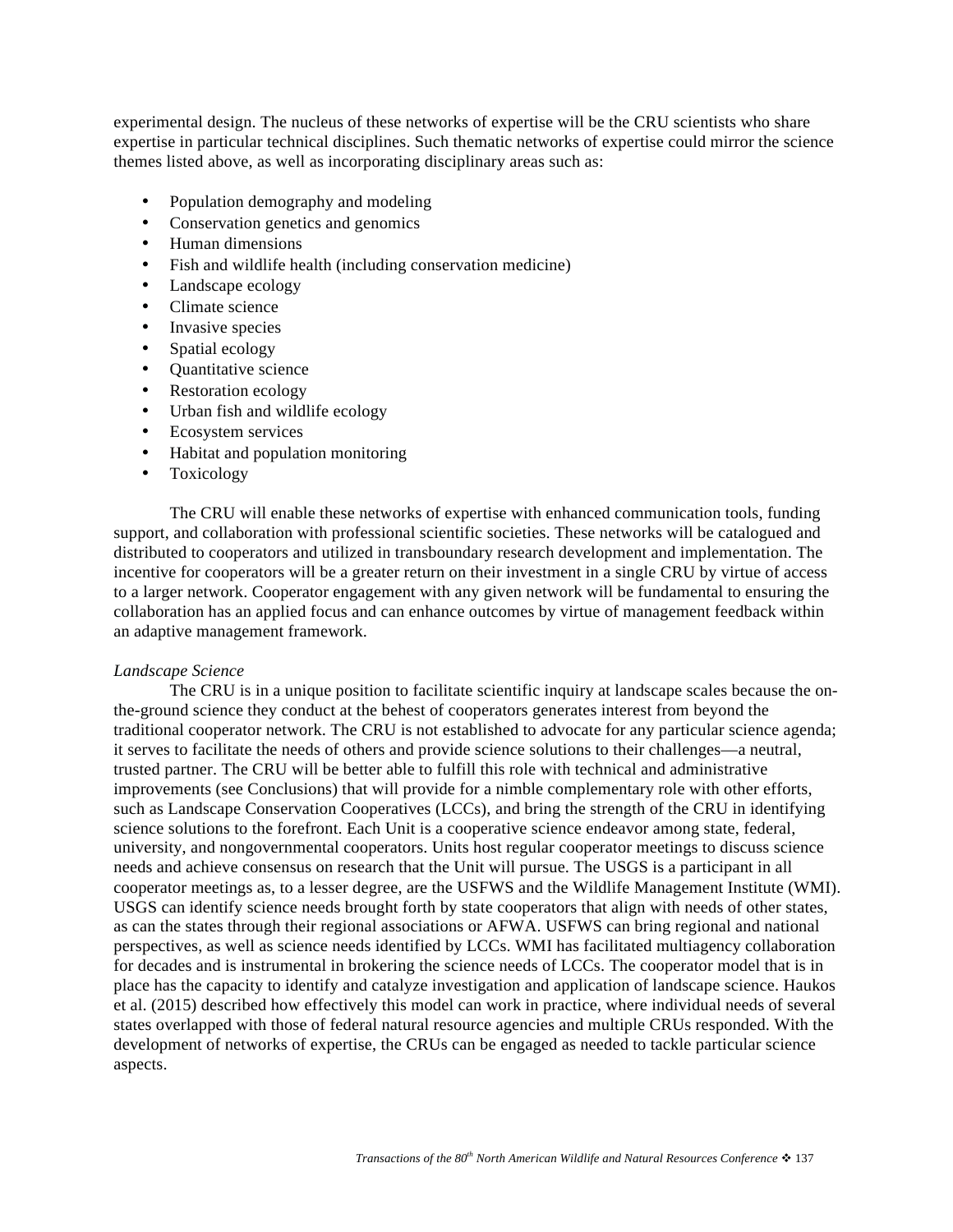#### *Building the Workforce of the Future: The Unit Brand*

 Developing the next generation of natural resource conservation professionals through graduate and postdoctoral education is one of the three legs of the CRU's mission. The CRU model that requires research to be sanctioned by cooperating agencies and organizations ensures that students will be engaged in research that has real-world management application. The needs of cooperating agencies are varied and range from traditional population and habitat management to landscape ecology and human dimensions, as well as application of advanced technologies such as unmanned aerial systems, conservation genomics, stable isotopes, and Bayesian analytics, to name a few. The diversity of the CRU research portfolio, based on the diverse needs of cooperators, will provide a cadre of skilled entry-level professionals whose skills range from traditional techniques to new and emerging technologies. However, a proactive approach to identify future scientific and technical skills that will be needed should be implemented in order to ensure that agencies are prepared to meet emerging challenges.

 Ensuring that the future workforce will represent the diversity of the American people—an important component of societal relevance—will require additional efforts (Hallerman et al. 2014). As noted in the demographic data cited above, recent hires are not representative of U.S. population as a whole. The CRU can be a catalyst for increasing workforce diversity—indeed, the CRU has received numerous diversity awards in recent years, but it may have to expand upon its efforts beyond traditional recruitment approaches to increase its impact. Fortunately, an existing initiative in which the CRU is engaged—the Doris Duke Conservation Scholars Program (Duke Program)—shows promise. The Duke Program recruits undergraduate students from underrepresented societal segments through a competitive process at universities with Units. Currently, five universities and Units participate. These students are mentored by the CRU graduate students and faculty and work as technicians on Unit research projects. The students benefit by receiving hands-on training in research and orientation towards natural resource agency operations.

 A similar effort is being developed through collaboration between USGS and USFWS where undergraduate technicians from underrepresented societal segments will assist graduate students in Units' applied research on national wildlife refuges. This effort and the Duke Program can establish a pathway for students to go on to pursue graduate education or enter the workforce after undergraduate training. As such, these programs can serve as pathways for both future scientists and resource managers.

 A greater challenge is encouraging students from diverse backgrounds to pursue natural resource education in the first place. The AFS Hutton Program is an innovative effort that targets students in high school through an eight-week paid internship program with a fisheries professional mentor. Currently, the Hutton Program is not directly linked with incentives or programmatic connections that would support their continued involvement in collegiate natural resource education. Hutton, the Duke program, and the USFWS/CRU initiative could be expanded and greater linkages could be built so that these pathways become highways for developing a skilled workforce in natural resources.

#### *Bridging Science and Management*

 Management and science should not represent a customer/client relationship in natural resources conservation. The relationship is most beneficial when collaborative and interactive and when it fosters learning that reduces uncertainty in how agencies fulfill their public trust responsibilities. The CRU is well positioned to facilitate such a relationship—in fact, its origins 80 years ago were based on this premise (Gofoth 2006; Whalen and Thompson 2015). Fruitful engagement is best fostered through ongoing relationships among managers and researchers where the initial focus is on conservation issues and challenges. The coupling of on-the-ground practical knowledge of managers with scientific design expertise of researchers can lead to identification of products needed to address these conservation issues and challenges. Some products could be in the form of research projects and science deliverables. Others could be technical assistance, such as training in emerging science tools or how to apply and interpret new science. The CRUs are particularly well positioned to help state wildlife management agencies and partners capitalize on the best aspects and applications of new and emerging technologies. Throughout,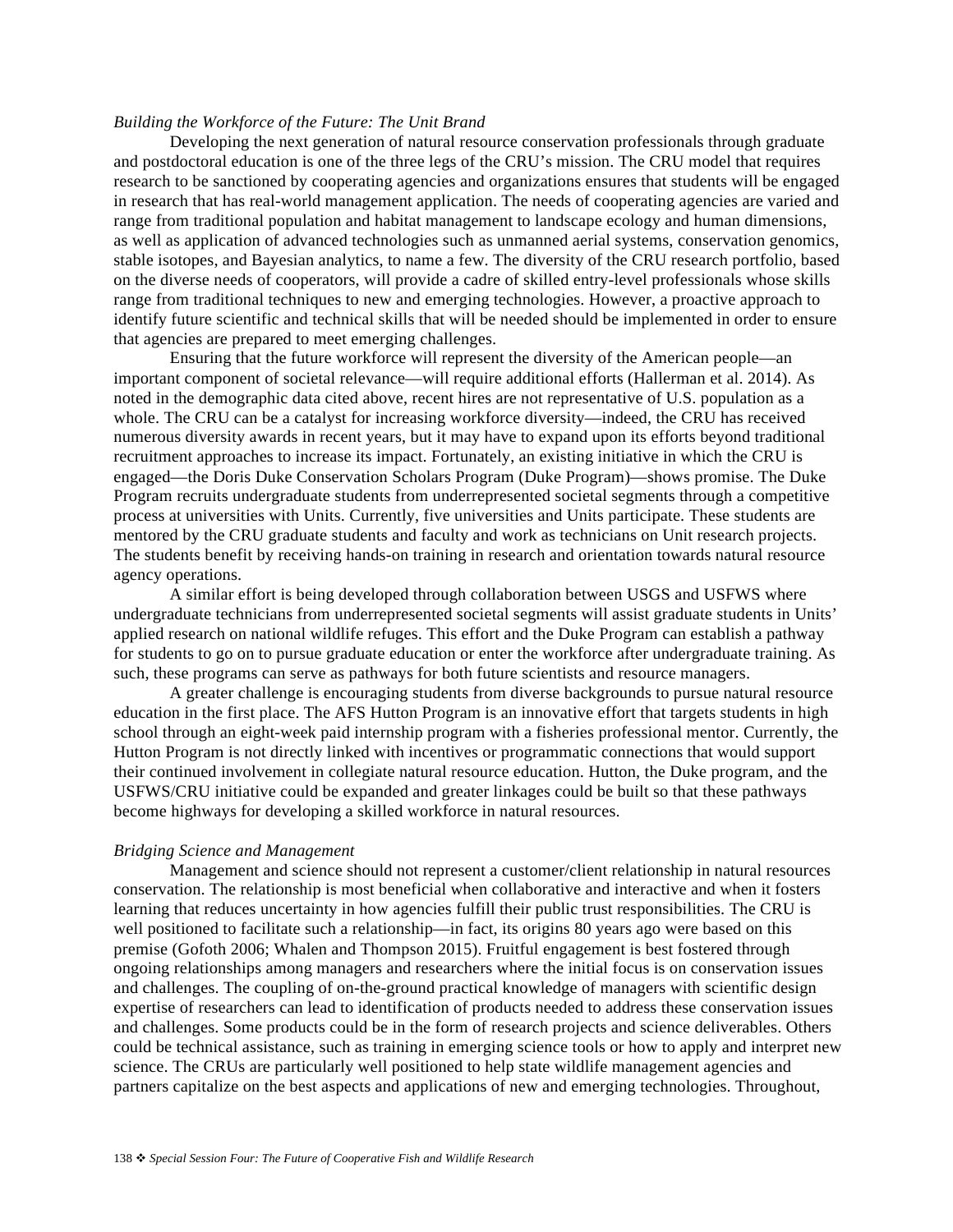the skills and training necessary to address emergent needs should be articulated by cooperators, and the CRU should incorporate them into education to prepare the future workforce.

 Collaboration among researchers and managers should not end with a final report or a workshop. Ongoing engagement is essential in ensuring that science as delivered can yield desired outcomes. To foster this process, the CRU has developed capacity in decision-tool science. Adaptive management provides for a rigorous, iterative framework that facilitates learning by researchers and managers from management interventions, and adapting management accordingly, with systems modeling and scientific monitoring (Williams et al. 2009). This feedback loop ultimately can reduce uncertainty and ensure that resources are directed most efficiently and effectively.

 Application of science to natural resources management can be contentious, particularly if there are opposing stakeholder interests. The CRU has developed capacity to train students in, as well as deliver, Structured Decision Making (SDM) processes. When stakes are high and transparency is essential, SDM is a valuable tool. The CRU is helping to develop a workforce with adaptive management and SDM capability so that agencies that hire the CRU students will have internal capacity.

 Cooperating agencies have fundamental monitoring needs ranging from impact of harvest rates on species viability to population status of lesser-known species. Coupling of needs across cooperators can yield efficiencies and leverage resources to the benefit of all. For example, a state may need information on a species' population status as part of their State Wildlife Action Plan (SWAP), and that same species could either be a surrogate species for a LCC or a rare species under the umbrella of a surrogate species. A monitoring effort as part of a Master of Science project not only could inform the SWAP; it also could test the efficacy of the surrogate in representing the landscape needs of a priority species. The CRUs are positioned well to leverage such projects.

#### **Conclusions**

 We began this paper with two questions: How relevant is the CRU model to current and future needs of the conservation profession and institution? And should the CRU refocus in order to maintain relevancy or move towards an entirely different model? We believe the CRU model, rather than being a relic of the past, was, at its inception 80 years ago, a harbinger of the future. It established a vital framework for federal, state, and nongovernmental collaboration in development of applied science to achieve conservation outcomes. The model is robust in relation to new advances in science and technology, while continuing to deliver the best of traditional fish and wildlife science and scientific training to the broader management community. Efforts in recent years (e.g., Haukos et al. 2015) have demonstrated that the model is not constrained by geography or organizations and functions effectively across political borders and large landscapes. A USFWS partner described one such multi-Unit endeavor as follows: "Any effort to collect data in a similar manner across multiple projects to first answer smaller localized questions, but then use this same information at a larger scale to get a landscape perspective, is resulting in information that will ultimately inform future management across multiple spatial scales" (Clay Nichols, USFWS, Arlington, TX, personal communication, February 24, 2015). This statement speaks to the essence of the CRU model: grass roots science and management that collectively informs landscape-level conservation.

 Rather than recasting the model, efforts can focus on further enabling transboundary landscape work. This effort may involve modifications to the cooperative agreements for each Unit as they become renewed in order to facilitate a broader cooperator network. Modifications can be designed to allow greater cooperation and sharing of resources among other science practitioners and collaboratives such as USGS Climate Science Centers, USGS Ecosystem Mission Area Science Centers, USFWS Fishery Centers, LCCs, and Joint Ventures. Cooperators could dedicate funds to be used to incentivize transboundary work. In addition to annual cooperator meetings, periodic "brainstorming" sessions where cooperators and others can discuss issues and challenges and forecast future challenges and science needs would be productive. Ideally, there would be forums where these discussions would occur in a regional context (e.g., LCCs, AFWA regional associations, USFWS project leader meetings). Currently, the CRU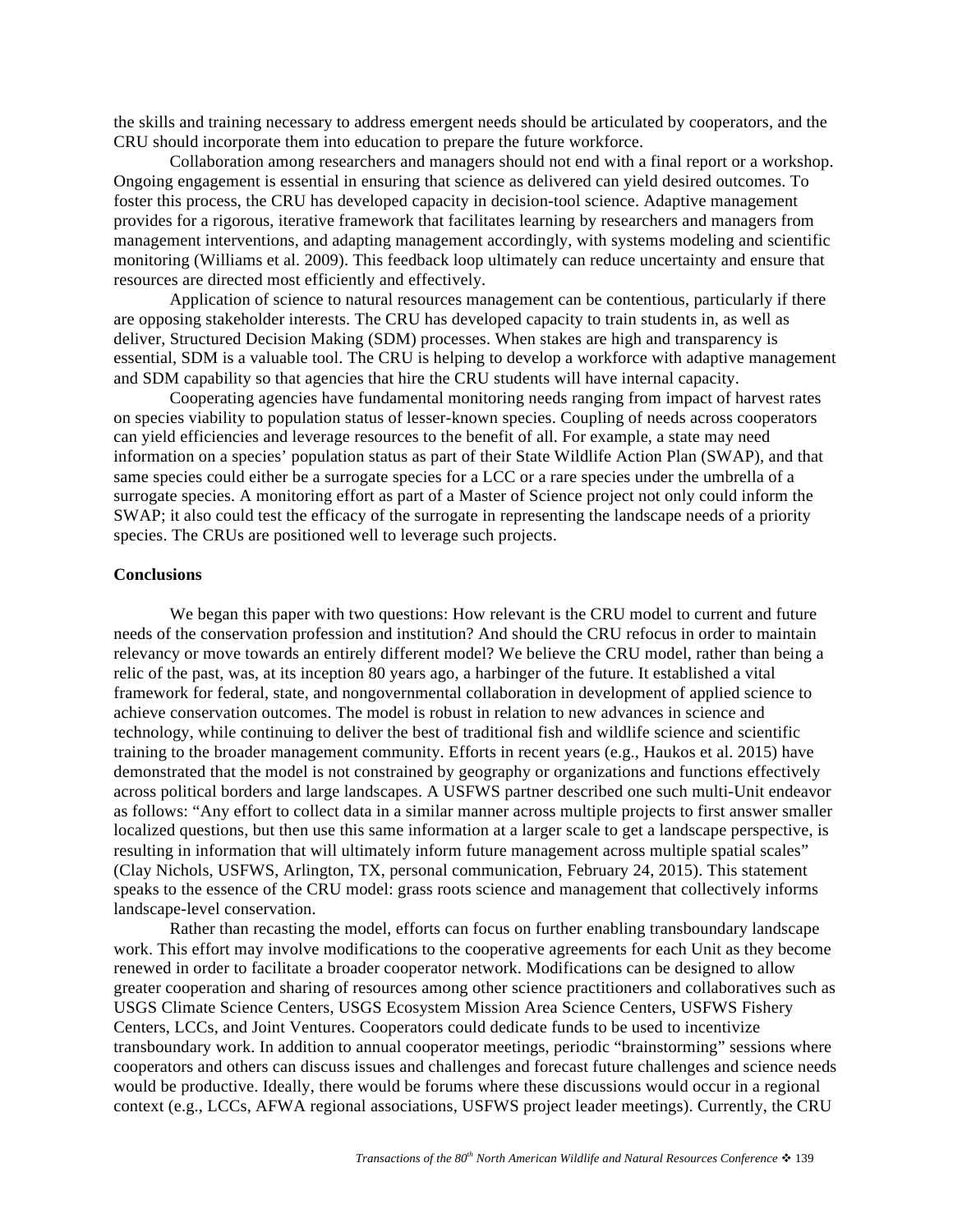is engaged in such discussions with a range of partners including traditional cooperators and other conservation organizations (e.g., Wildlife Conservation Society).

 The CRU is the brainchild of the legendary J.N. "Ding" Darling. Darling, in reminiscing on the uncertain beginnings of the CRU, noted that the Unit program "has produced an amazing volume of original information on wildlife problems and has developed scores of new techniques in wildlife management while training literally thousands of young people for professional careers in wildlife work" (Lendt 1979, 80). Indeed, since the year 2001 alone, more than 2,500 students have graduated from the Unit program, with most going on to careers with state, federal, and private conservation institutions. The CRU model has stood the test of time and is well positioned to continue serving the evolving needs of the conservation institution.

#### **References**

- Allen, D. L. "Report of the Committee on North American Wildlife Policy." *Wildlife Society Bulletin* 1 (1973): 73-92.
- Goforth, W. R. "The Cooperative Fish and Wildlife Research Units Program." Special Publication. Reston, VA: U.S. Geological Survey, 2006.
- Hallerman, E., T. Blewett, I. Burke, B. Leopold, T. Sharik, and D. Stooksbury. "Grand Challenge 6: Education." *Science, Education and Outreach Roadmap for Natural Resources*. Technical coordinators W. Fink and W. D. Edge. Washington, DC: Association of Public and Land Grant Universities Board of Natural Resources and Board on Oceans, Atmosphere, and Climate, 2014. 66-83.
- Haukos, D. A., C. W. Boal, S. Carleton, and B. Grisham. "Roles of Cooperative Research Units in Contemporary Conservation of Natural Resources." *Transactions of the North American Wildlife and Natural Resources Conference* 80 (2015).
- Jacobson, C. A., J. F. Organ, D. J. Decker, G. R. Batcheller, and L. Carpenter. "A Conservation Institution for the 21st Century: Implications for State Wildlife Agencies." *The Journal of Wildlife Management* 74.2 (2010): 203-209.
- Lendt, D. L. *"Ding": The Life of Jay Norwood Darling*. Ames, Iowa: Iowa State University Press, 1979.
- Leopold, A. "Report to the American Game Conference on an American Game Policy." *Transactions of the American Game Conference* 17 (1930): 281-283.
- Mahoney, S. P., V. Geist, J. F. Organ, R. Regan, G. R. Batcheller, R. D. Sparrowe, J. E. McDonald, C. Bambery, J. Dart, J. E. Kennamer, R. Keck, D. Hobbs, D. Fielder, G. DeGayner, and J. Frampton. "The North American Model of Wildlife Conservation: Enduring Achievement and Legacy." *Strengthening America's Hunting Heritage and Wildlife Conservation in the 21st Century: Challenges and Opportunities*. Washington, DC: U.S. Dept. of Interior and U.S. Dept. of Agriculture Sporting Conservation Council, 2008. 7-24.
- McMullin, S. L., D. Svedarsky, S. J. Riley, J. Organ, and D. Schad. "The Coursework of Conservation: Are University Curricula on Target? A synthesis." *Transactions of the North American Wildlife and Natural Resources Conference* 74 (2009): 75-79.
- Organ, J. F., and G. R. Batcheller. "Toward the State Wildlife Management Institution of the Future: Key Elements." Transactions of the North American Wildlife and Natural Resources Conference 75 (2010): 139-142.
- Organ, J. F., D. J. Decker, S. S. Stevens, T. M. Lama, and C. Doyle-Capitman. "Public Trust Principles and Trust Administration Functions in the North American Model of Wildlife Conservation: Contributions of Human Dimensions Research." *Human Dimensions of Wildlife* 19 (2014): 407- 416.
- Organ, J. F., V. Geist, S. P. Mahoney, S. Williams, P. R. Krausman, G. R. Batcheller, T. A. Decker, R. Carmichael, P. Nanjappa, R. Regan, R. A. Medellin, R. Cantu, R. E. McCabe, S. Craven, G. M. Vecellio, and D. J. Decker. "The North American Model of Wildlife Conservation." *Wildlife Society Technical Review* (12-04). Bethesda, Maryland: The Wildlife Society, 2012.